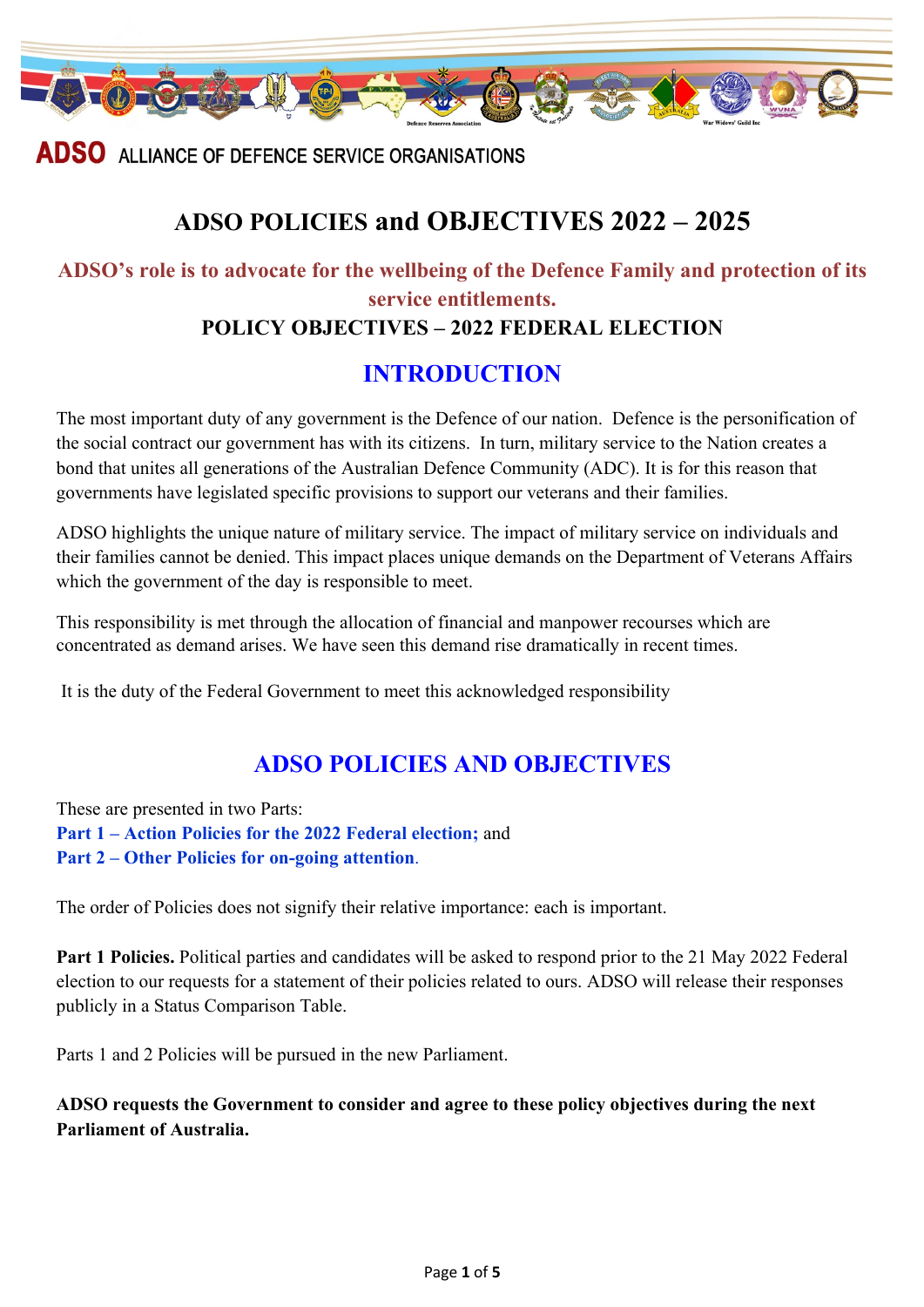## **PART 1 – ADSO's ACTION POLICIES FOR 2022 FEDERAL ELECTION 1. Military Superannuation**

#### **a. Fair Indexation for ALL Military Superannuation Payments**

*Objective: To have the provisions of the Defence Force Retirement Benefits Fair Indexation Act extended to include all DFRDB, Military Super and ADF Cover payments, including payments paid to under 55-yearold superannuants, invalidity benefit pension recipients, and reversionary benefit payment recipients.*

**Explanation:** This ensures the purchasing power of the veteran's superannuation payments is maintained which was the intent of the original enabling legislation. CPI is a measure of inflation, not purchasing power, and as such, is not an appropriate index to achieve fair indexation

#### **b. MSBS - Access to Employer Benefits**

*Objective: To have all MSBS members under preservation age and no longer serving but with 'preserved benefits' be given the same opportunity provided to all Australians i.e., access to employer superannuation contributions to roll over their full benefit into a compliant superannuation fund of their choice.*

**Explanation:** MSBS preserved benefits' (employer contributions are a 'notional' amount) are indexed to CPI and cannot be accessed until the preservation age (earliest age 55). Fairness demands both fair indexation and that portability be a right for veterans in the same way as normal super funds. Given that CPI is about half the average long-term return of Australian superannuation funds this objective will deliver a significant financial benefit to a member's superannuation amount over time.

#### **c. DFRDB Commutation**

*Objective: To immediately apply the up-to-date life tables for calculating commutation and fortnightly payments for current and new DFRDB superannuants; and rectify the financial injustices caused by the application of out-dated life tables to superannuants.*

**Explanation:** The use of 50+ year old life tables is unconscionable and effectively robs DFRDB superannuants of their entitled level of super payments. In addition, there must be rectification of the financial injustices caused by the application of out-dated life tables to superannuants.

#### **d. Reversionary Benefits (for widows, widowers, and dependent children)**

*Objective: To redress the reduction of all their benefits, i.e., retirement pay, invalidity pay and reversionary pensions for widows, widowers, and dependent children, resulting from the way those benefits were indexed before 1 July 2014, and continue to be indexed for those aged under 55.* 

### **2. Veteran Compensation and Rehabilitation**

#### **Inadequacies of Veterans Disability Compensation Payments**

#### **a. Disability**

*Objective: To ensure that those who are disabled in service and their families are not disadvantaged or have additional financial burden upon them.*

**Explanation:** The Repatriation Principles are based on the needs of veterans. They should be able to live to full capacity and ability as determined by the extent of their accepted service-related conditions.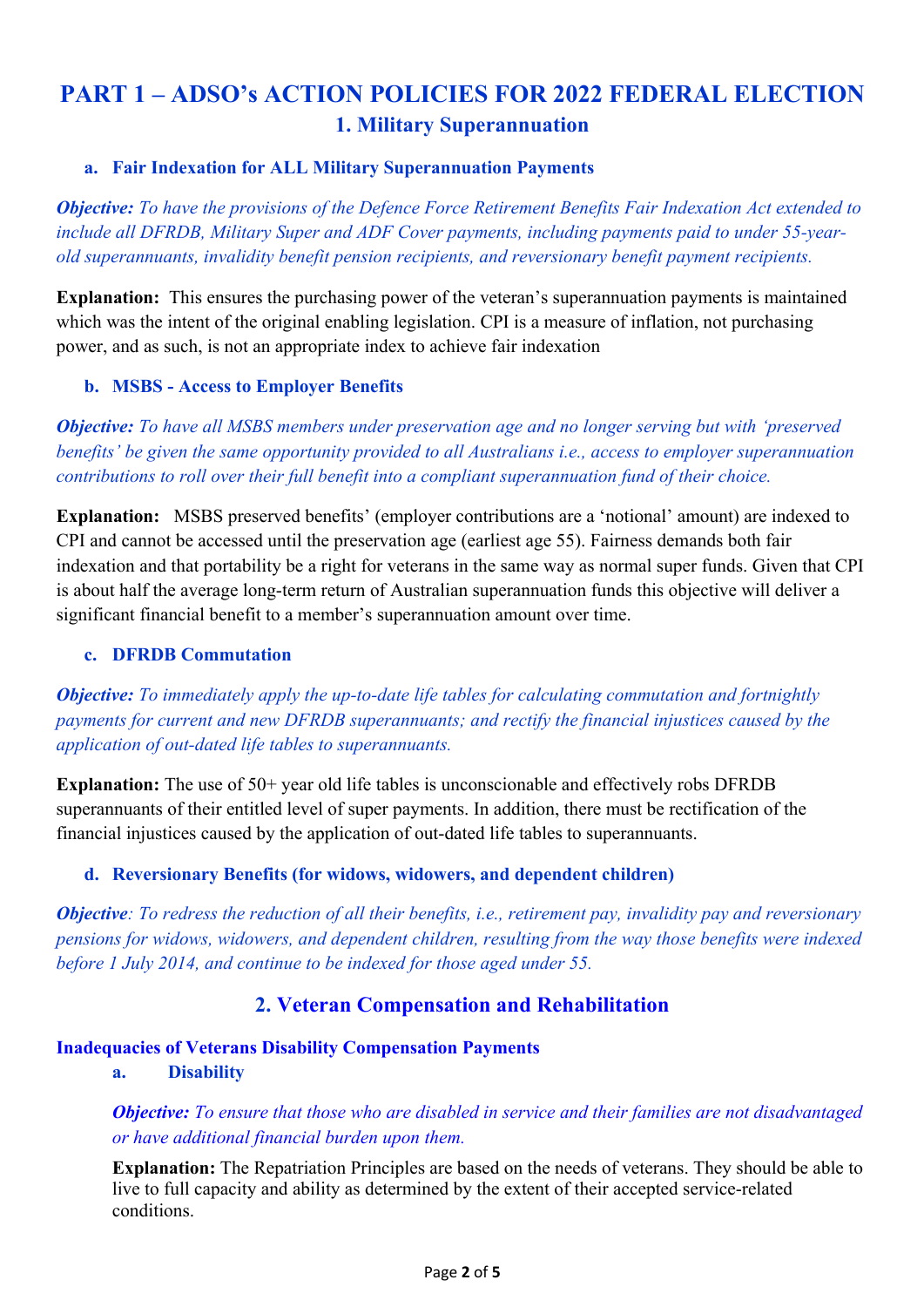#### **b. Totally and Permanently Incapacitated/Special Rate (TPI/SR)**

*Objective: To have the 'economic loss' component of the Disability Payment benchmarked in perpetuity to the tax adjusted minimum wage.*

**Explanation:** The disability compensation arrangements for Australia's Totally and Permanently Incapacitated (TPI/SR) veterans have declined significantly in relative terms to that of Average Weekly Earnings.

The 'Economic Loss' component of the eroded payment is now at less than 65% of Australia's gross minimum wage.

This decline in compensation for Australia's TPI/SR Veterans is a damning indictment of the Commonwealth's duty to ensuring the enduring care for its Veterans.

## **3. White Card Mental Health Treatment for All Reservists**

*Objective: To have the Veteran White Card provided to all Reservists (not just those with one day of fulltime service).*

**Explanation:** The Veteran white card is available to all ADF Reservists who have completed one day of full-time service but not to Reservists who have not undertaken any period of full-time service. This discriminatory policy applied by DVA denies many Reservists, some with years of part time service, access to the provisions of non-liability health care and specifically mental health care and treatment available with a White Card.

## **4***.* **Financial Support to Ex Service Organisations assisting veterans and their families.**

*Objective: The Government to acknowledge and financially support accredited Australian Charities and Not-for-profits Commission (ACNC) Ex Service Organisations (ESOs) in assisting veterans and their families.*

**Explanation:** The dollar value to DVA of ESO's contribution to its service delivery is costly and measurable. We encourage the Government to investigate those costs and reimburse them. The registered ACNC ESOs are strictly controlled in governance and financial accountability, and audit reporting required by the ACNC annually.

ESOs are voluntary organisations that primarily provide social and well-being support to their veteran community and their families. Additionally, many volunteer to assist DVA's service delivery. Some major ESOs act in a voluntary role as advocates for their community to Government and the Parliament singularly or jointly in cooperation with other ESOs such as ADSO.

## 5. **Commonwealth Superannuation Corporation (CSC)**

### a. *Objective: To have the CSC examined by an independent of government judicial inquiry.*

**Explanation:** The CSC *had been expressly excluded from the Terms of Reference of the Royal Commission into Misconduct in the Banking, Superannuation and Financial Services Industry.* 

It should receive the same level of scrutiny as any other financial services entity. Excluding it from the Royal Commission was a failure and a denial of the fundamental right of all Australians: *"to be treated honestly and fairly in their dealings with banking, superannuation, and financial services providers.*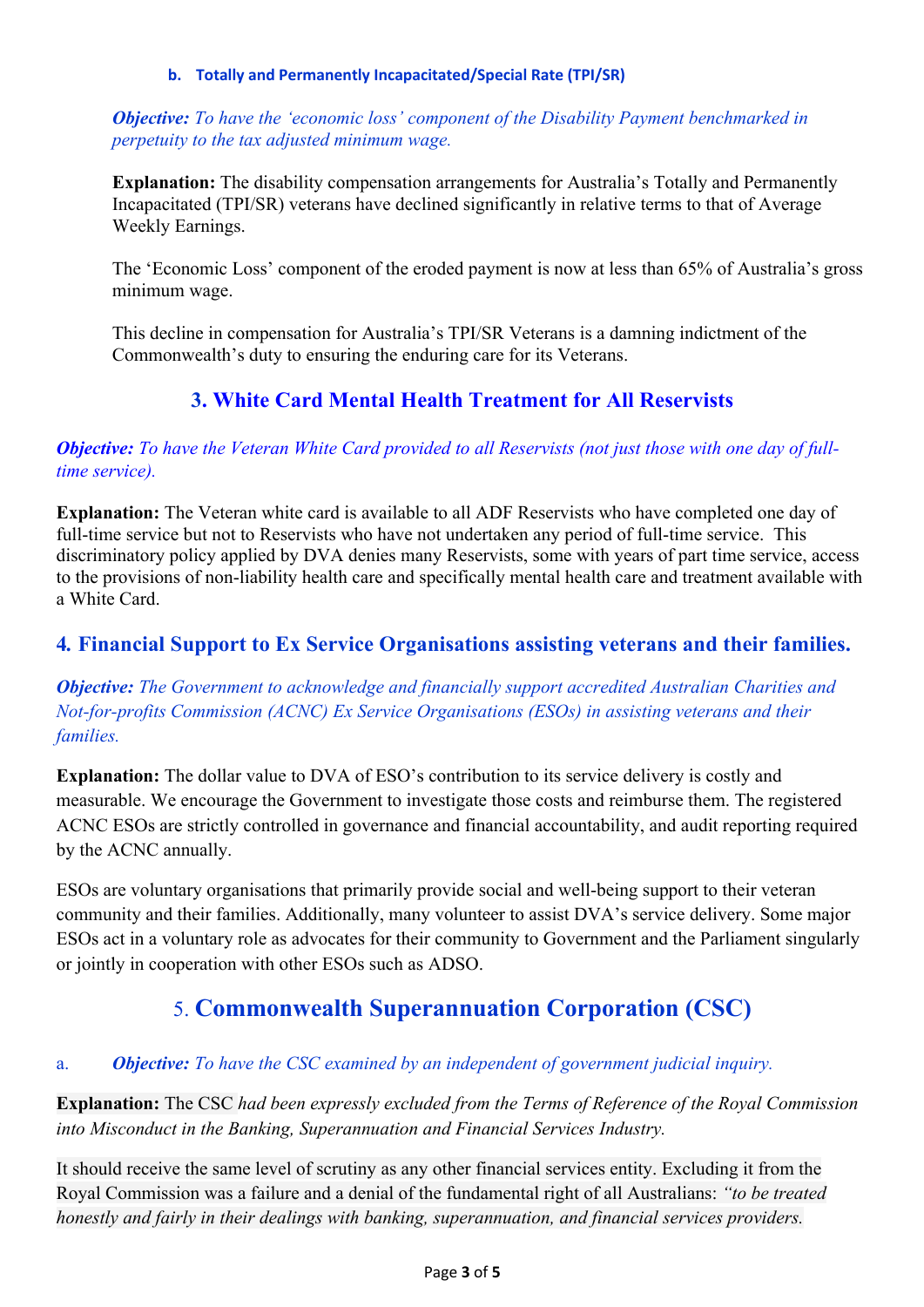Except for ADF Super, that commenced 1 July 2016, ADF members cannot elect to have their superannuation contributions made to a fund of their choice. Furthermore, the government contributions to the schemes, except for a productivity benefit, are notional so there are no funds that can be transferred to another superannuation fund. This means that current and former ADF personnel do not have the transportability freedom to move their superannuation to another fund should they be dissatisfied with the Trustee's conduct.

In recent years, several issues have arisen in respect to the way the CSC administers the ADF Schemes related to members who are in receipt of invalidity payments (Veteran Beneficiaries). These issues relate to CSC's:

1. Inability to administer the ADF Schemes in accordance with their respective Trust Deeds and governing legislation.

2. Lack of regulatory review of the CSC's conduct to ensure that it is meeting its obligations under its Trust Deeds.

3. Persistent failure to conduct itself honestly, fairly, and transparently in its dealings with its members/beneficiaries and in accordance with Model Litigant Rules.

### **b. Veterans' Representation on the CSC Board.**

### *Objective: To seek the appointment of one Director from the Veteran Community*

**Explanation**: In 2020–21 the Board consisted of an independent Chair and eight other directors. The Minister for Finance (the Minister) chooses four directors in consultation with the Minister for Defence.

Of the remaining directors, two are nominated by the President of the Australian Council of Trade Unions (ACTU) and **two are nominated by the Chief of the Defence Force**. Both are serving Officers. ADSO challenges the justification for that membership being filled by serving members and questions why there is no direct representation from the Veterans' community when a majority of superannuates are veterans?

# **PART 2 – ADSO's OTHER POLICIES OF ON-GOING ATTENTION POST ELECTION**

## **1. Support Retention of a Government Department for Veterans Affairs**

### *Objective: In principle ADSO supports a specific Government department that discharges its statutory responsibilities for the effective and efficient delivery of services to veterans and their families.*

**Explanation:** The Productivity Report into DVA Service delivery (Compensation and Rehabilitation for Veterans – A Better Way to Support Veterans) made certain recommendations some of which are still current. Additionally, The Royal Commission into Defence and Veterans Suicide provides an opportunity to reset the way the Federal Government provides support to serving and former members of the ADF and their immediate families. It is incumbent on the Government to accept the Commission's recommendations and rejection of any would require compelling reasons that were acceptable to the veteran community as a whole. We await those recommendations related specifically to DVA's structure and operations.